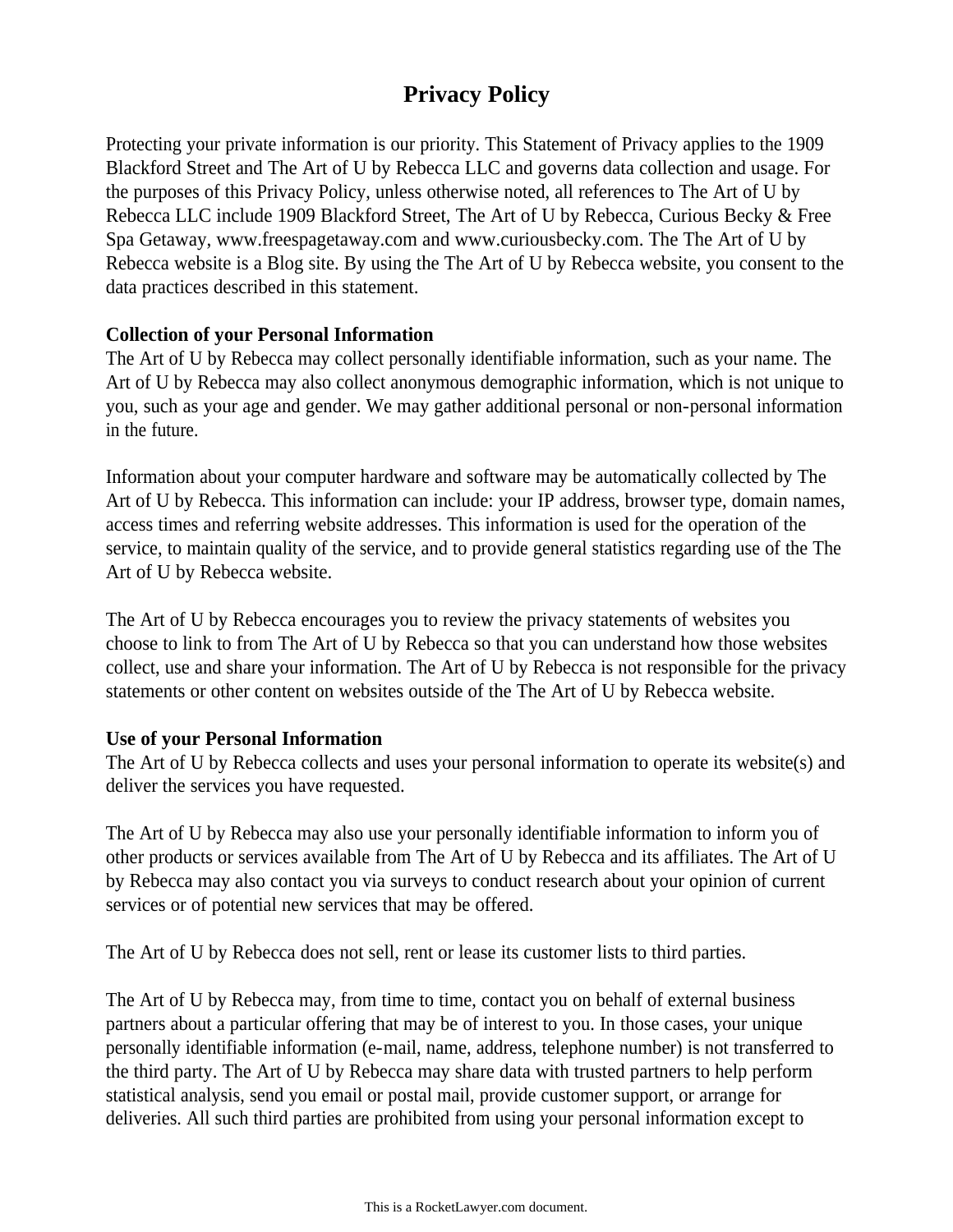provide these services to The Art of U by Rebecca, and they are required to maintain the confidentiality of your information.

The Art of U by Rebecca may keep track of the websites and pages our users visit within The Art of U by Rebecca, in order to determine what The Art of U by Rebecca services are the most popular. This data is used to deliver customized content and advertising within The Art of U by Rebecca to customers whose behavior indicates that they are interested in a particular subject area.

The Art of U by Rebecca will disclose your personal information, without notice, only if required to do so by law or in the good faith belief that such action is necessary to: (a) conform to the edicts of the law or comply with legal process served on The Art of U by Rebecca or the site; (b) protect and defend the rights or property of The Art of U by Rebecca; and, (c) act under exigent circumstances to protect the personal safety of users of The Art of U by Rebecca, or the public.

## **Security of your Personal Information**

The Art of U by Rebecca secures your personal information from unauthorized access, use or disclosure. When personal information (such as a credit card number) is transmitted to other websites, it is protected through the use of encryption, such as the Secure Sockets Layer (SSL) protocol.

#### **Children Under Thirteen**

The Art of U by Rebecca does not knowingly collect personally identifiable information from children under the age of thirteen. If you are under the age of thirteen, you must ask your parent or guardian for permission to use this website.

#### **Opt-Out & Unsubscribe**

We respect your privacy and give you an opportunity to opt-out of receiving announcements of certain information. Users may opt-out of receiving any or all communications from The Art of U by Rebecca by contacting us here:

- Web page: \_\_\_\_\_\_\_\_\_\_\_\_\_\_\_\_\_
- Email: \_\_\_\_\_\_\_\_\_\_\_\_\_\_\_\_\_
- Phone: \_\_\_\_\_\_\_\_\_\_\_\_\_\_\_\_\_

# **Changes to this Statement**

The Art of U by Rebecca will occasionally update this Statement of Privacy to reflect company and customer feedback. The Art of U by Rebecca encourages you to periodically review this Statement to be informed of how The Art of U by Rebecca is protecting your information.

# **Contact Information**

The Art of U by Rebecca welcomes your questions or comments regarding this Statement of Privacy. If you believe that The Art of U by Rebecca has not adhered to this Statement, please